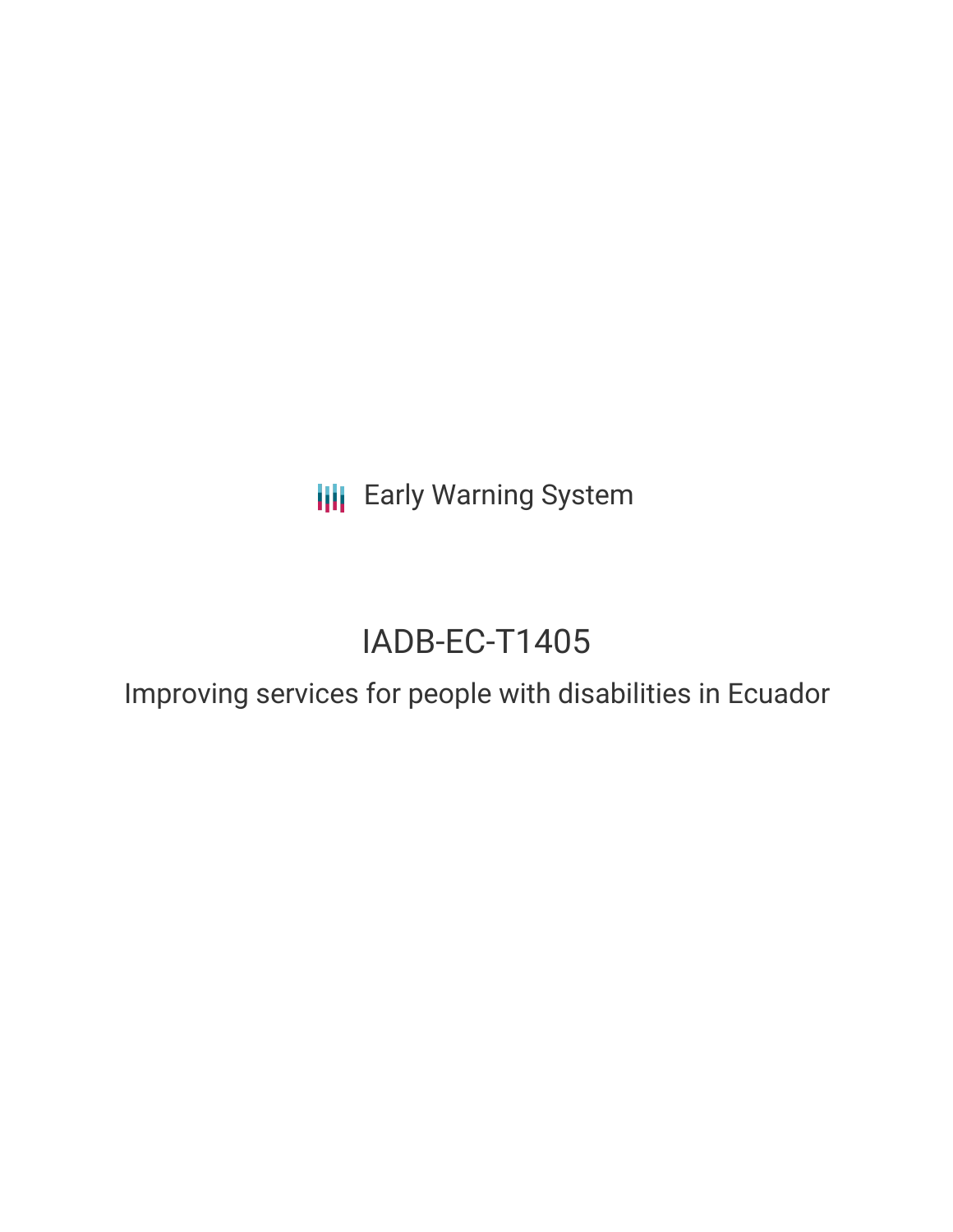

#### **Quick Facts**

| <b>Countries</b>               | Ecuador                                |
|--------------------------------|----------------------------------------|
| <b>Financial Institutions</b>  | Inter-American Development Bank (IADB) |
| <b>Status</b>                  | Active                                 |
| <b>Bank Risk Rating</b>        | U                                      |
| <b>Voting Date</b>             | 2018-11-29                             |
| <b>Borrower</b>                | Government of Ecuador                  |
| <b>Sectors</b>                 | <b>Education and Health</b>            |
| <b>Investment Type(s)</b>      | Grant                                  |
| <b>Investment Amount (USD)</b> | $$0.15$ million                        |
| <b>Project Cost (USD)</b>      | $$0.45$ million                        |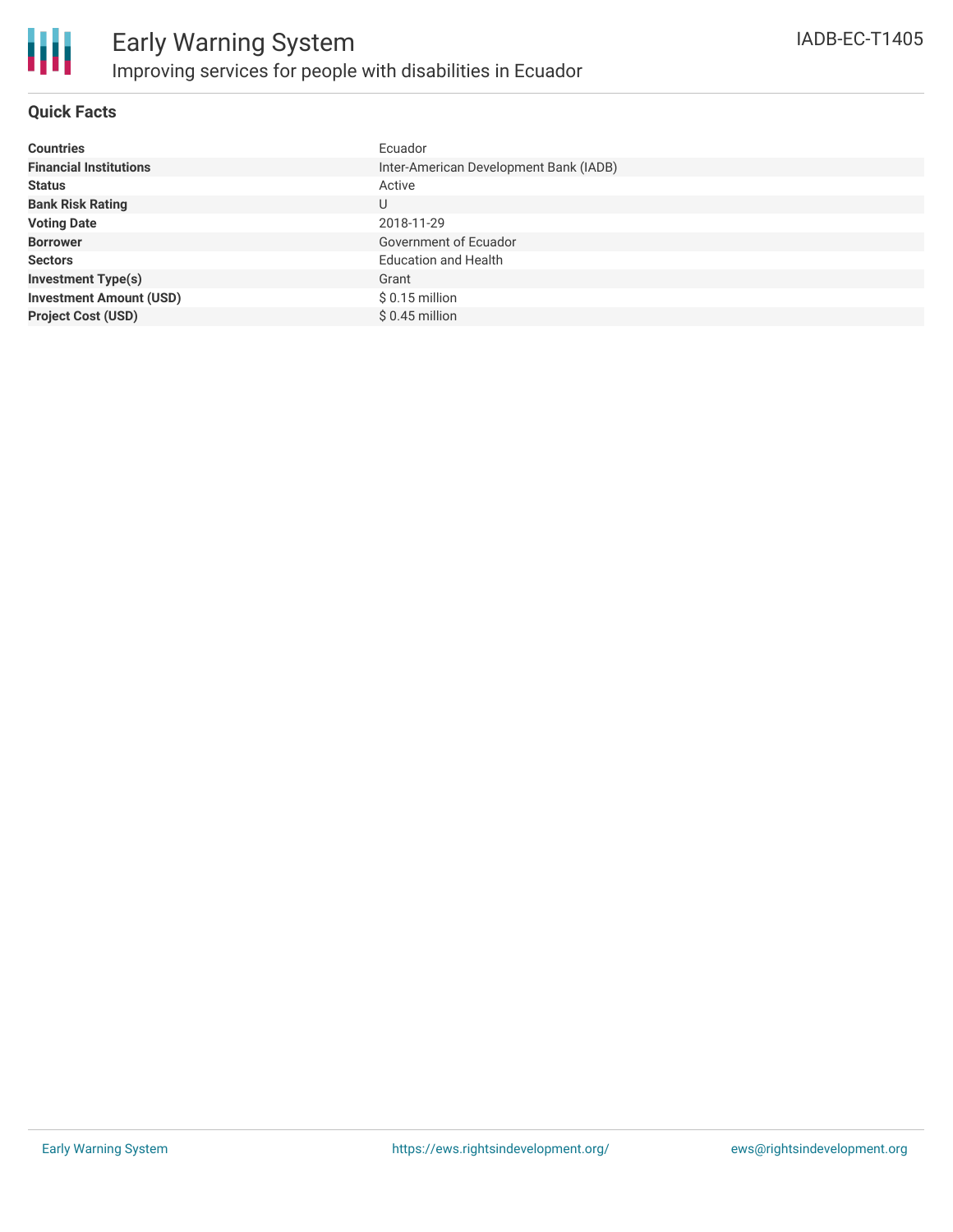

#### **Project Description**

According to the banj, the objective of the project is to design and evaluate policies and strategies that allow the social inclusion of people with disabilities, in the areas of education and social protection.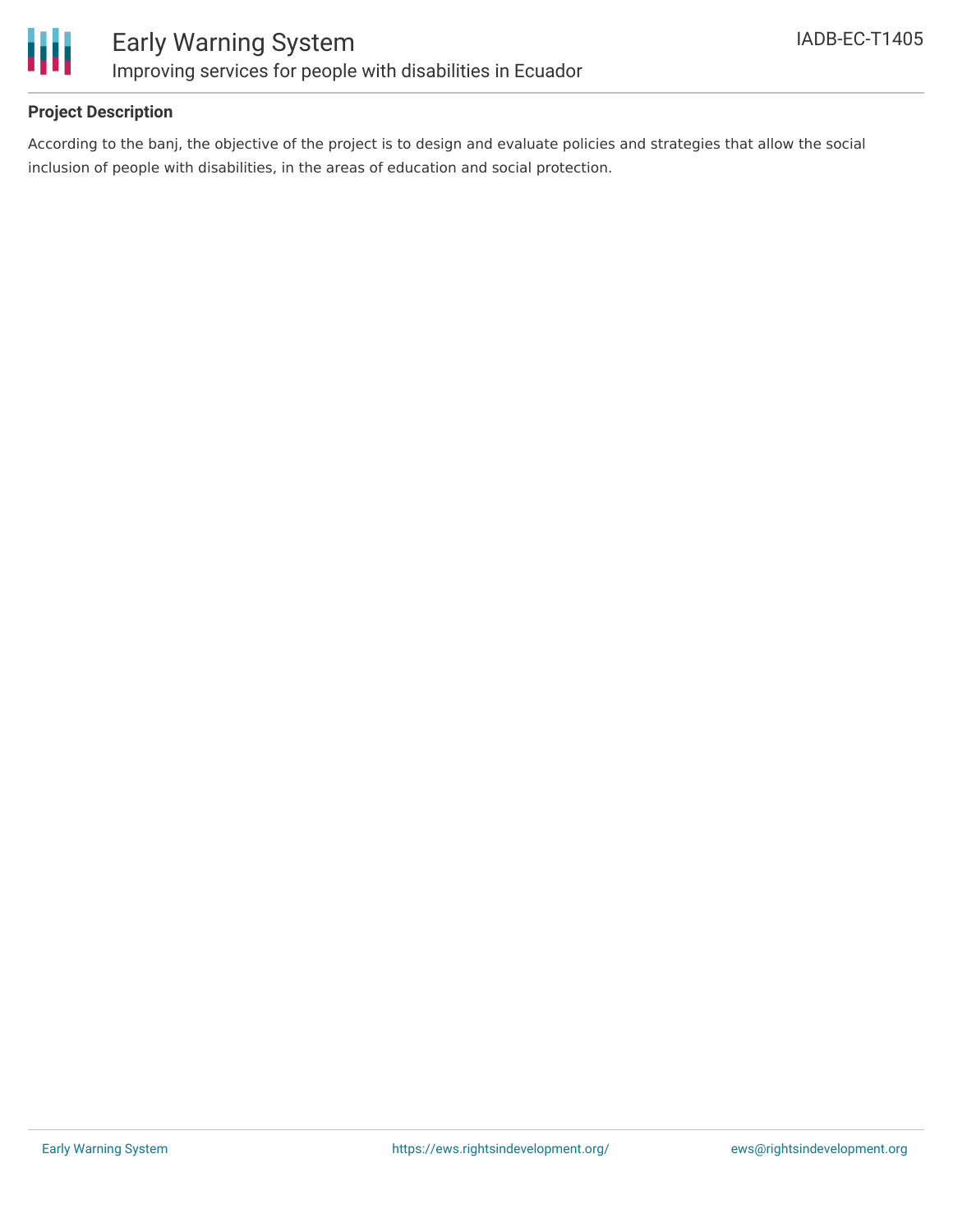

### Early Warning System Improving services for people with disabilities in Ecuador

#### **Investment Description**

• Inter-American Development Bank (IADB)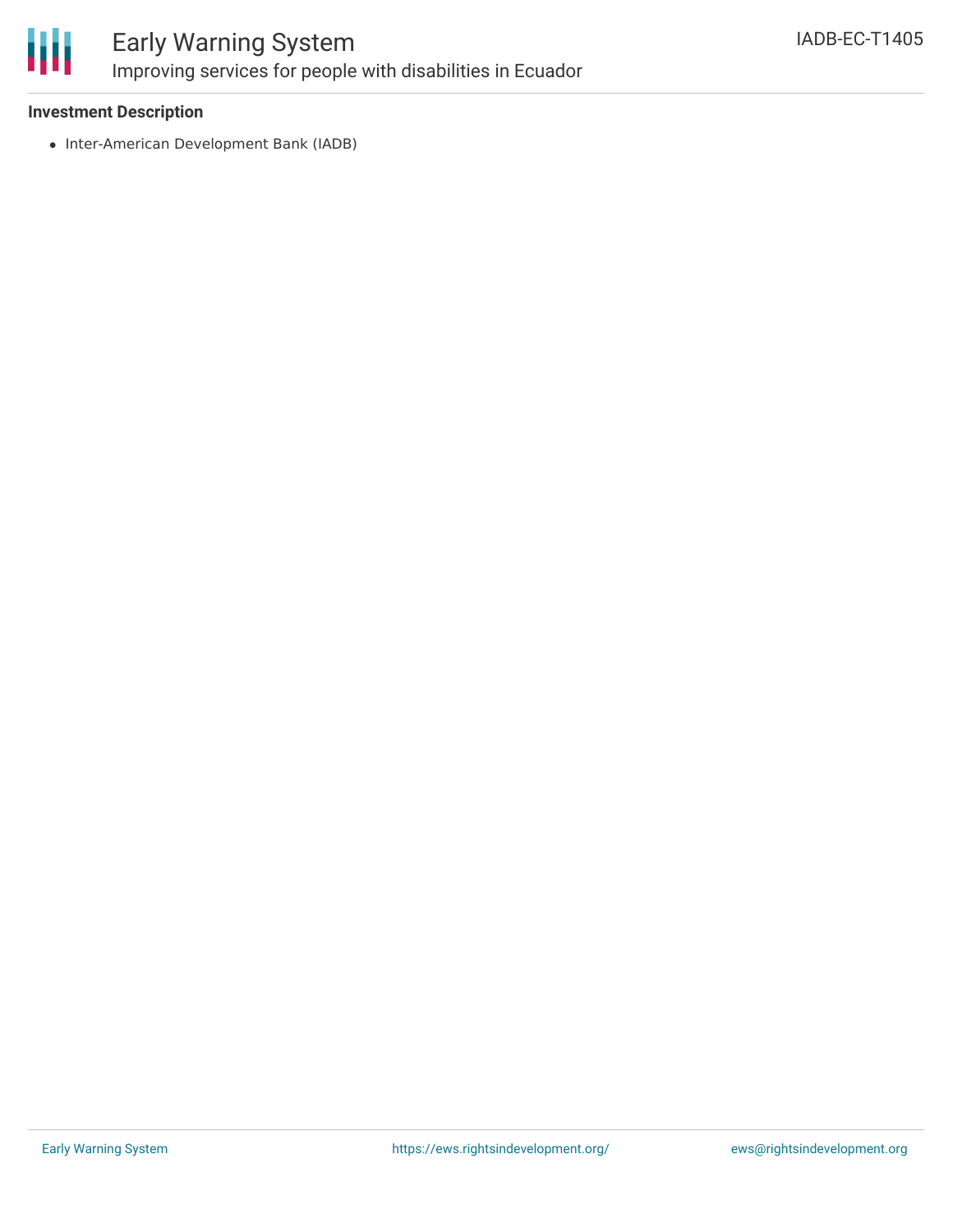#### **Contact Information**

#### ACCOUNTABILITY MECHANISM OF IADB

The Independent Consultation and Investigation Mechanism (MICI) is the independent complaint mechanism and fact-finding body for people who have been or are likely to be adversely affected by an Inter-American Development Bank (IDB) or Inter-American Investment Corporation (IIC)-funded project. If you submit a complaint to MICI, they may assist you in addressing the problems you raised through a dispute-resolution process with those implementing the project and/or through an investigation to assess whether the IDB or IIC is following its own policies for preventing or mitigating harm to people or the environment. You can submit a complaint by sending an email to MICI@iadb.org. You can learn more about the MICI and how to file a complaint at http://www.iadb.org/en/mici/mici,1752.html (in English) or http://www.iadb.org/es/mici/mici,1752.html (Spanish).